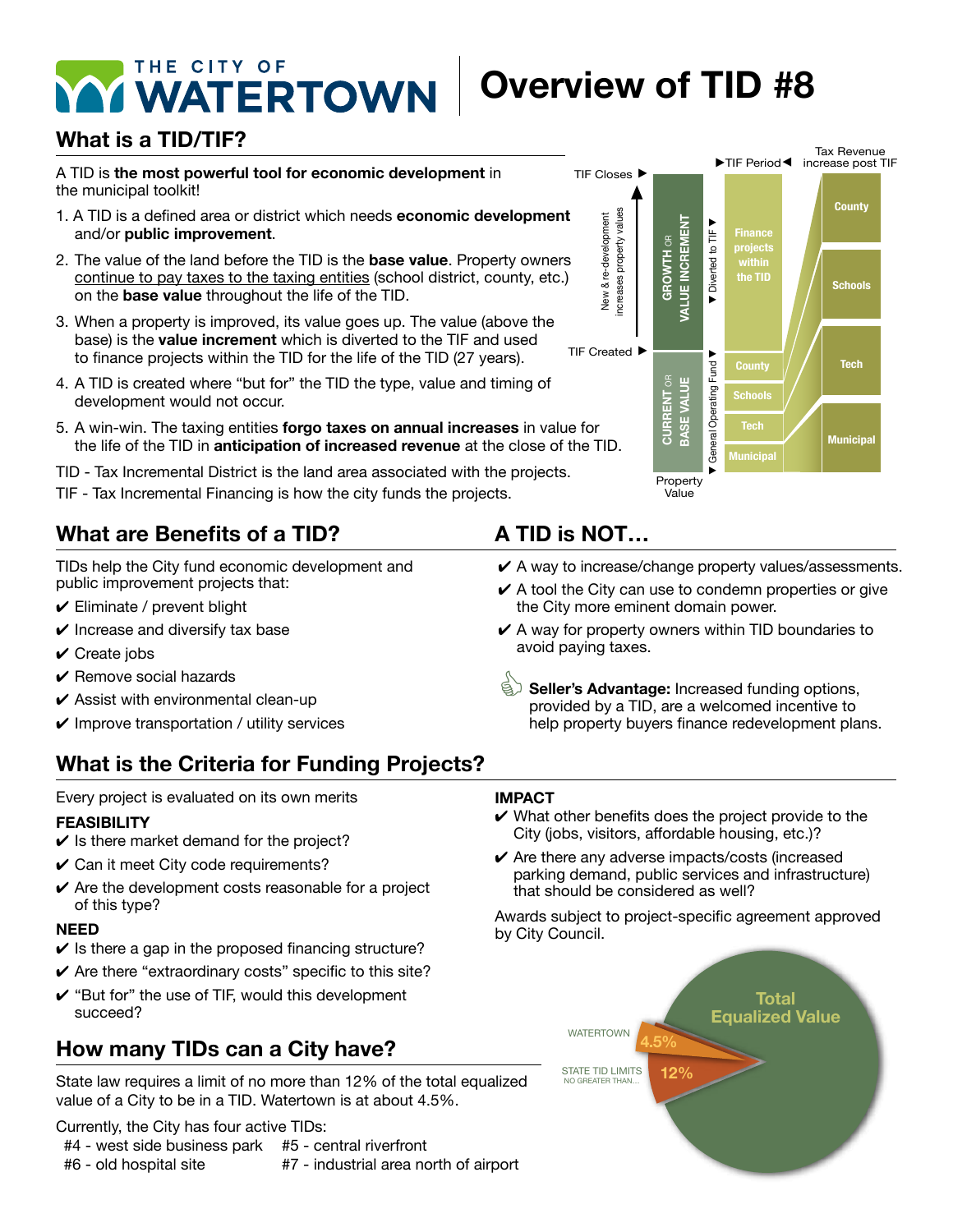### **Proposed Boundaries for TID #8**

- 18 acres
- 100 parcels
- Predominantly mixed-use
- 73 overlapping parcels with TID #5
- 68.5% of TID #8 needs rehabilitation or conservation which far exceeds the 50% threshold.

### **TID #8 centers around new development projects**

TID #8 centers around the City's new downtown development projects including:

- Town Square
- Future development South of Town Square, North Water Street, and south of the former Johnsonville site
- Library Remodel and Expansion
- Riverwalk
- Bridge Reconstruction

### **Why is TID #8 being created now?**

TID #8 is the **only tool** the City has to stimulate economic development within the targeted geographical area outlined in the TID #8 proposal.

Without TID #8, **projects will not occur nor move forward at the pace and magnitude needed to revitalize Watertown's downtown area** to take full advantage of the RDA and City's investment in the new **town square** and **main street business redevelopment**.

A number of developers and local investors are asking the City to create a TID to help finance key projects. **If TID #8 is not created, developers will not proceed with projects.** Opportunity for Watertown will be lost.

The City and RDA are using the TID to actively pursue businesses and developers to locate in the TID.

Businesses and developers to locate in the TID.<br>Timing is everything. Because there's a limit to the **16 years** of access to funding number of years a TID can be open and produce funding, the City didn't want to create a TID too early and waste valuable financing years or too late and lose potential developers who benefit from the TID.



### **Why does TID #8 overlap TID #5?**

TID #5 still has **great potential but only 6 years left in the expenditure period**. TID #8 will extend funding to 73 property owners in TID #5 to receive an **additional 16 years** of access to funding for redevelopment, repairs, and new construction.

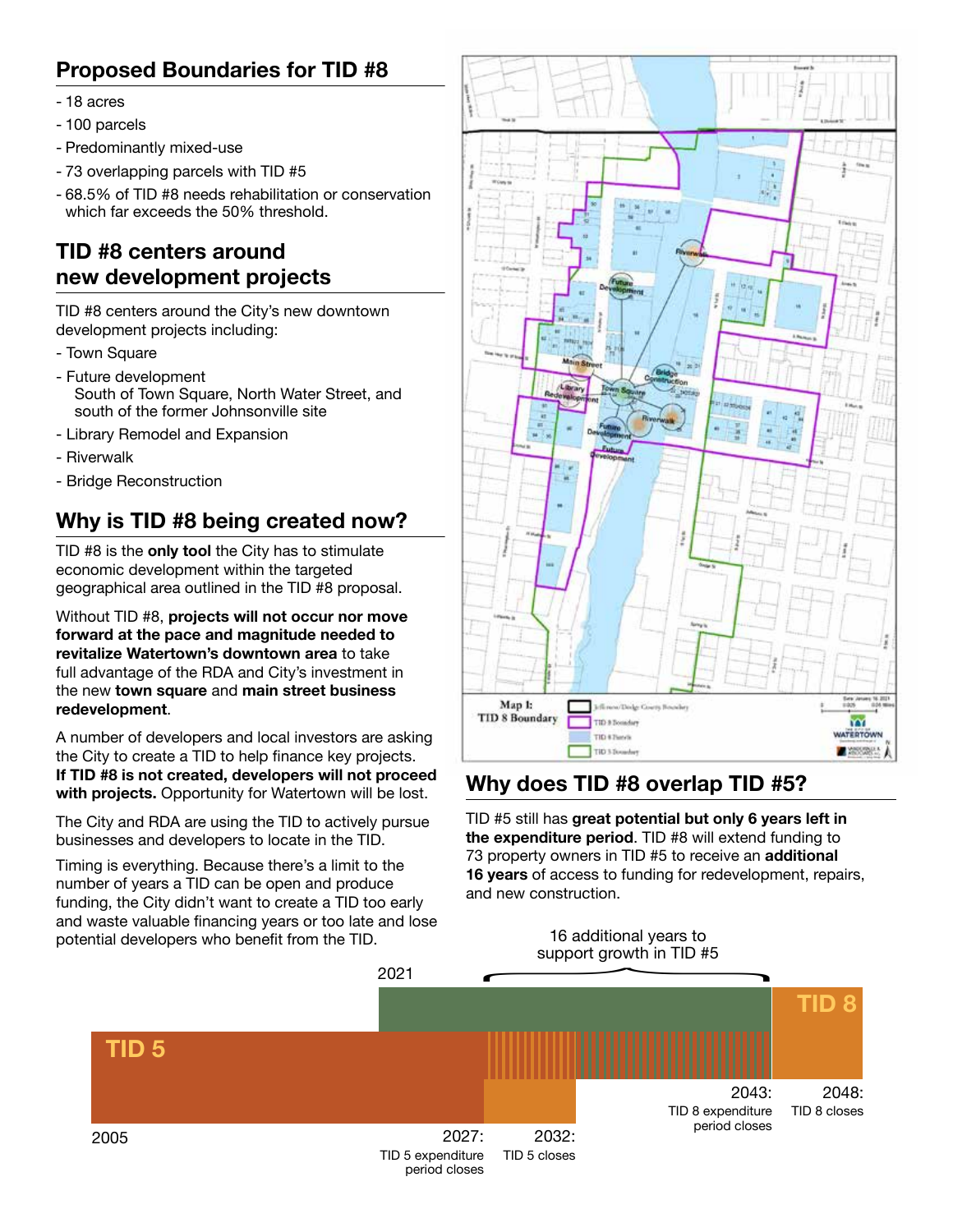#### **Projected Property Value Growth of TID #8 2,648,594,594,594,594,594,594**



**TID 3**

## 2020 Base Value **FAQ - TID/TIF Myths**

Creating a TID alone will drive incremental tax revenues.

Properties in the TID don't pay taxes. **County**

**NO -** They pay the same taxes as all others in the City.

Schools & other taxing bodies don't get taxes from TID.

**NO -** Taxing bodies receive taxes from the TID base.

Taxes on the rest of the City go up because of TIDs.

**NO -** Expenditures in TID are paid with TID revenues.

**NO** - Active recruitment and management are required. Signified Schools. Creating a TID requires the City to spend money and issue bonds.

**NO -** Expenditures & borrowings are optional, not required.

taxes as all others in the City.  $\hfill\blacksquare$  Money from TIDs can be spent elsewhere in the community.

**NO -** Expenditures are only permitted within or adjacent to the TID.

When a TID closes, the municipality gets to keep all of the money.

**NO -** Any remaining funds are split with all taxing bodies.